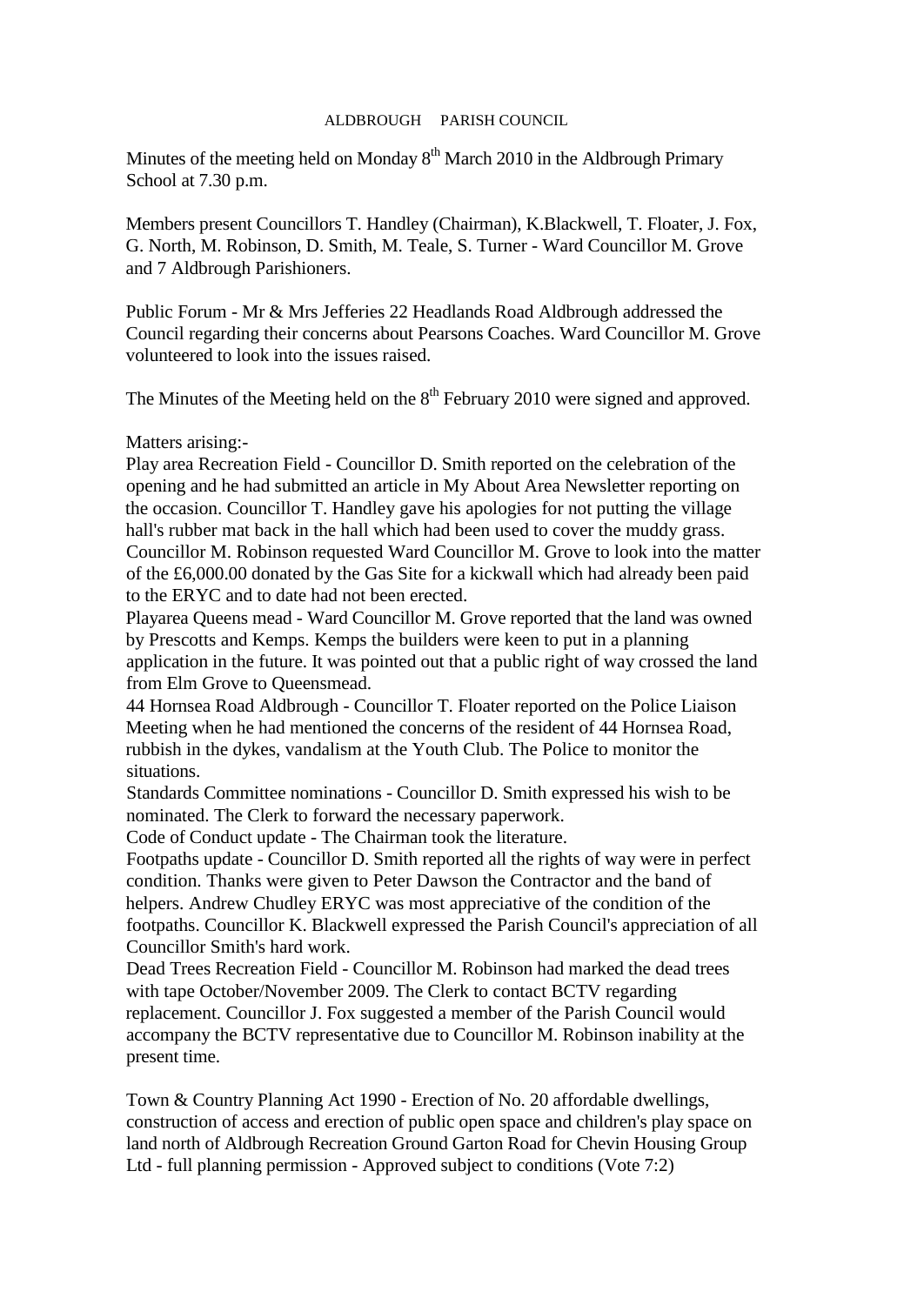Notification to carry out works to trees in Conservation Area - Mr D. Wright Stile House Church Street Aldbrough - Approved.

Temporary siting of 8 port cabins for use as 2 storage cabins, 1 locker room, 3 office cabins, 1 toilet cabin and 1 mess cabin at SSE Gas Storage Facility Garton Road for SSE Horasea Ltd - Approved.

| Correspondence: -                |                                                                 |
|----------------------------------|-----------------------------------------------------------------|
| <b>ERNLLCA</b>                   | New Model Standing Orders - Councillor T. Handley               |
| <b>ERYC</b>                      | Pedestrian Crossing Hornsea Road - ERYC decision not            |
|                                  | recommended. Humberside Police<br>Anti-social behaviour and     |
| under age drinking in Aldbrough. |                                                                 |
|                                  | Police Surgery 22 <sup>nd</sup> March 2010 6 p.m. Youth Club    |
| <b>PC</b> Stevenson              | February report                                                 |
| <b>ERYC</b>                      | Members' Register of Interest Forms annual basis - for April    |
| <b>ERYC</b>                      | Playarea sign - Councillor M. Robinson agreed to have his       |
|                                  | name on the sign as a contact                                   |
| <b>LAT</b>                       | Minutes $23rd$ February. Councillor M. Robinson mentioned the   |
|                                  | First Responder Scheme training, the Clerk to make enquiries.   |
| <b>ERYC</b>                      | Festive lighting on public land 2010/2011 season - noted        |
| <b>SSE Hornsea Ltd</b>           | Agenda 11/3/10 - Councillor T. Floater to attend in the         |
| absence                          |                                                                 |
|                                  | of Councillors K. Blackwell and M. Robinson.                    |
| Aldbrough WI                     | Enquiry regarding floral tribute in the memory of Mrs Joan      |
|                                  | Fisher - agreement to floral planter(s) in the cenotaph         |
| W. Stephenson                    | Provision/donation mountain bikes for use by the Police - noted |
|                                  |                                                                 |

## Parish Council Accounts

Treasurer Account 40100080 - £2,732.98. Business Money Manager 11081640 £17,089.56. Poor fields - Treasurer Account 10100110 £491.64. Business Money Manager 01081693 £6,074.03.

(Councillor G. North declared his personal interest when the matter of the Clerk's half yearly salary was discussed and approved)

Any other business:-

Councillor M. Teale reported on the local history meeting held at the Vicarage with members of the Parish Council and other parishioners. He had volunteered to edit all the information collected.

Councillor T. Floater mentioned that the new landlord of the George & Dragon had placed net curtains in the bay window. The Clerk to make contact to discuss the situation.

Councillor J. Fox reported that a lot of rubbish - bottle tops, beer cans, ring pulls were being left on the play area which would be hazardous to young children. Councillor M. Robinson requested Ward Councillor M. Grove to look into the matter of the hedge on the roadside of the play area. It was also pointed out that an empty drinking can and two piles of dog faceas were on the Cenotaph grass. Councillor T. Floater volunteered to erect a No Dogs Notice.